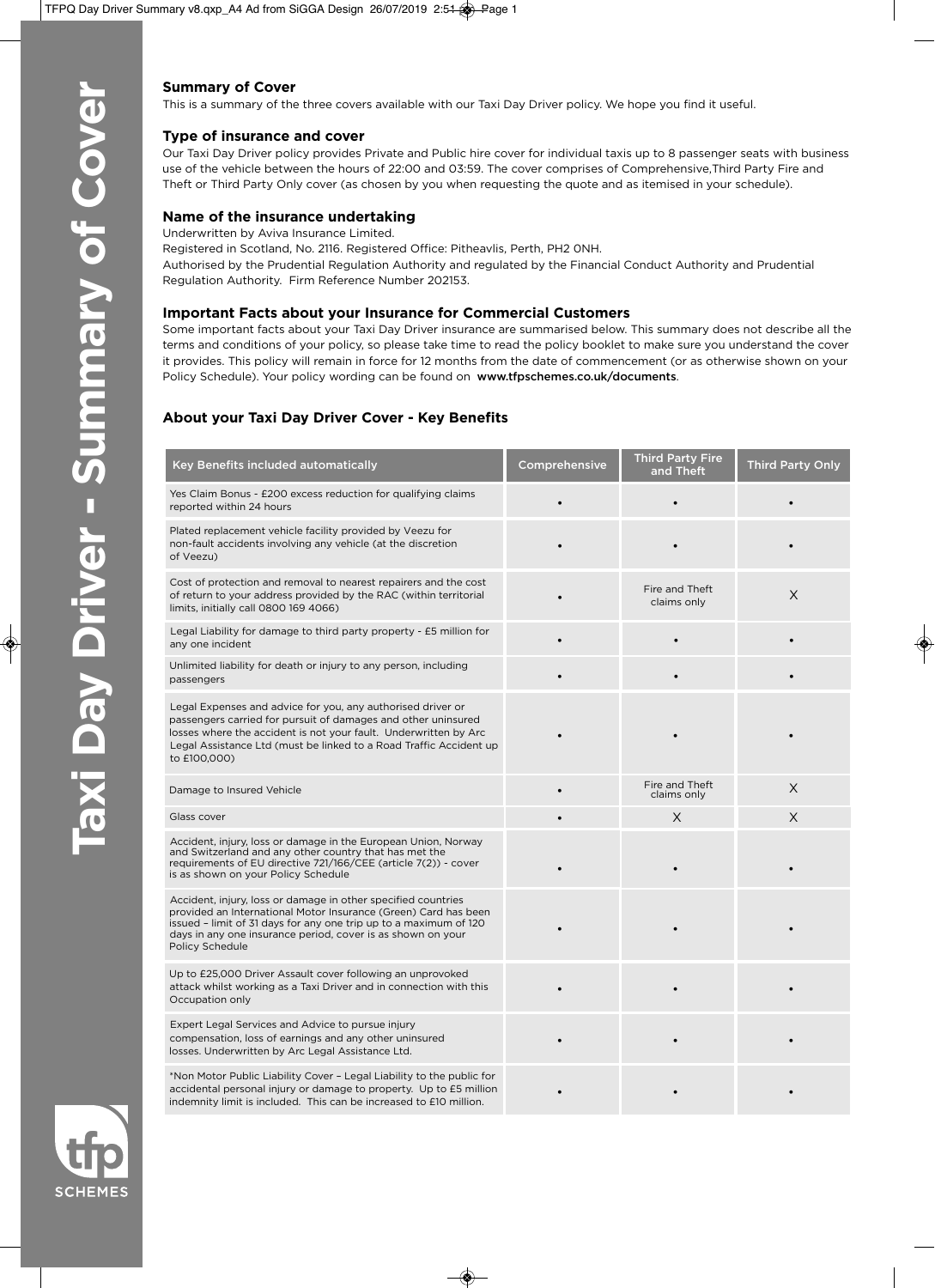| <b>Optional Cover</b>                                                                                                                                                 | Significant exclusions or limitations                                                                                                                                                                                                                                         | <b>Policy Section information</b><br>can be found in |
|-----------------------------------------------------------------------------------------------------------------------------------------------------------------------|-------------------------------------------------------------------------------------------------------------------------------------------------------------------------------------------------------------------------------------------------------------------------------|------------------------------------------------------|
| Non Motor Public Liability Cover - Legal<br>Liability to the public for accidental<br>personal injury or damage to property                                           | Up to £10 million indemnity limit<br>(Up to £5 million indemnity limit is<br>included)                                                                                                                                                                                        | Public Liability*                                    |
| Legal Liability to the public for accidental<br>personal injury or damage to property<br>within the premises of the proprietor                                        | Up to £2 million indemnity limit<br>There is no cover for damage to property<br>from products supplied                                                                                                                                                                        | Public Liability*                                    |
| Legal Liability to pay compensation for<br>bodily injury, death, disease or nervous<br>shock sustained by our employees at work<br>including Legal Costs and Expenses | Up to £10 million indemnity limit<br>Amounts not strictly required by legislation<br>are not payable.<br>There is no cover for any injury sustained<br>by an employee while in a vehicle or<br>getting in or out of a vehicle when it is<br>being used on the road            | Employer's Liability*                                |
| Breakdown Cover including Roadside,<br>Recovery, At home and Onward Travel<br>provided by the RAC                                                                     | Vehicle based policy meaning the vehicle<br>(and its driver and occupants) are entitled<br>to the cover<br>Recovery, At home and Onward Travel<br>services are not available until 24 hours<br>after the commencement of the policy<br>Missing or broken keys are not covered | Breakdown**                                          |

- *\* Extended Public and Employers Liability covers are provided under a separate policy. Any increase to the cover can be arranged via your Broker.*
- *\*\* Breakdown cover can be arranged via your Broker. A Breakdown card will be sent to the policy holder containing the contact information.*

For further information please refer to the policy wordings which can be found on our website **[www.tfpschemes.co.uk](http://www.tfpschemes.co.uk)** 

#### **Exceptions to Section 1 of your policy**

- Loss of use, wear and tear, depreciation, or mechanical, electrical, electronic, computer breakdowns, failures or breakages
- Damage to tyres caused by braking or by punctures, cuts or bursts
- Loss or damage arising from theft whilst the ignition keys of your vehicle have been left in or on your vehicle
- Loss of value following repair

#### **Exceptions to Section 2 of your policy**

- Death or injury to any employee of the person insured which arises out of or in the course of such employment except where such liability is required to be covered by the Road Traffic Acts
- Loss, damage, injury or death caused or arising beyond the limits of any carriageway or thoroughfare in connection with the bringing of a load to your vehicle for loading on to it or taking a load away from your vehicle having unloaded it
- Loss or damage to property belonging to or in the care of anyone we insure who claims under this section and to property being conveyed by your vehicle
- Liability which attaches to the Principal by virtue of an agreement which would not have attached in the absence of such agreement
- Bodily injury to the Principal for any amount for which you would not be liable in the absence of an agreement
- Liability which attaches to the Principal which arises other than by reason of the negligence of you or your employee • Any consequence whatsoever resulting directly or indirectly from or in connection with terrorism regardless of any other
	- contributory cause or event where such liability is required to be converted by the Road Traffic Acts

#### **What are my obligations?**

This is a summary of your main obligations under the policy:

- You must make a fair presentation of the risk to us, which includes telling us of any circumstances which we would take into account in our assessment or acceptance of this insurance - If you fail to make a fair presentation of risk this could affect the extent of cover provided or invalidate your policy
- You must also make a fair presentation to us in connection with any variations, e.g. changes you wish to make to your policy
- You must take all reasonable precautions to prevent loss or damage, and comply with any security or other loss prevention conditions in your policy documents
- You must notify us promptly of any event which might lead to a claim and follow the claims Procedure set out in your policy
- For further details and any specific obligations relating to your trade or business activities following our assessment of your risk, please refer to your policy documents